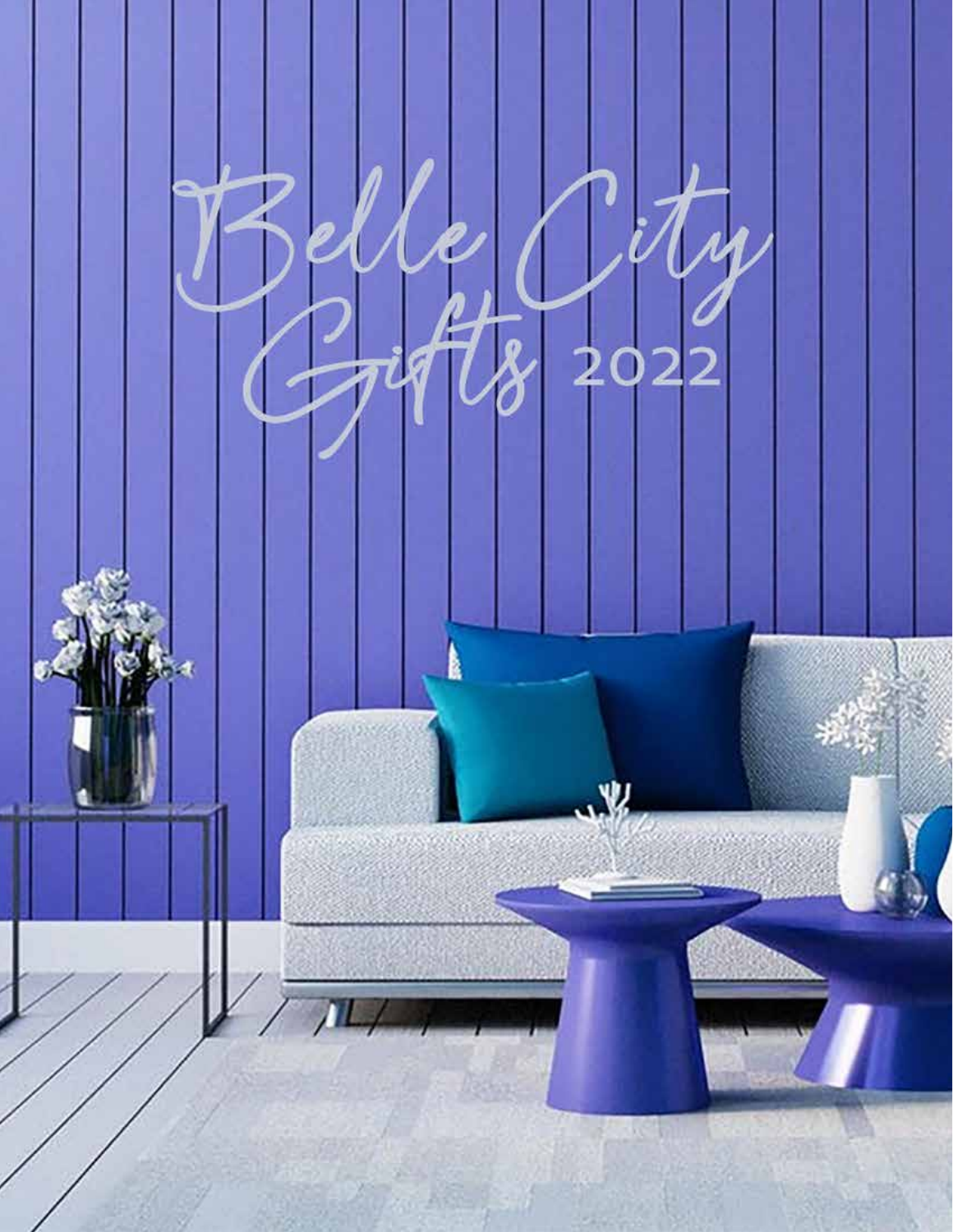Belle City Gifts

A Little God Time for Women 2023 Planner (faux ziparound)

Having trouble fitting everything into your day? This 12-month weekly planner makes getting organized simple and inspiring. Be encouraged as you plan your days and spend moments with God.



978-1-4245-6538-2 \$19.99

Women

Rmouth 2023 plan

Faux leather

6.5 x 8.5 256 pages Case quantity: 20

## VITAL INFORMATION

Available: October 2022

### BISAC categories

- Religion / Christian Life / Inspirational
- Reference / Planners • Religion /
- Inspirational

### FEATURES:

- Exquisite faux leather with foil stamping and heat debossing
- Beautifully designed full-color interior
- High quality paper
- Smyth-sewn, lay-flat binding
- Coordinating satin ribbon marker
- Zippered cover for securing loose items
- Year-at-a-glance calendar for 2023
- Month-at-a-glance calendars
- Weekly spreads for scheduling tasks
- Designated sections for goal setting, notes, lists, and space to express your creativity
- Encouraging weekly Scriptures
- Engaging word-of-the-month spreads that provoke personal reflection
- Topically arranged Bible promises

# **BroadStreet**

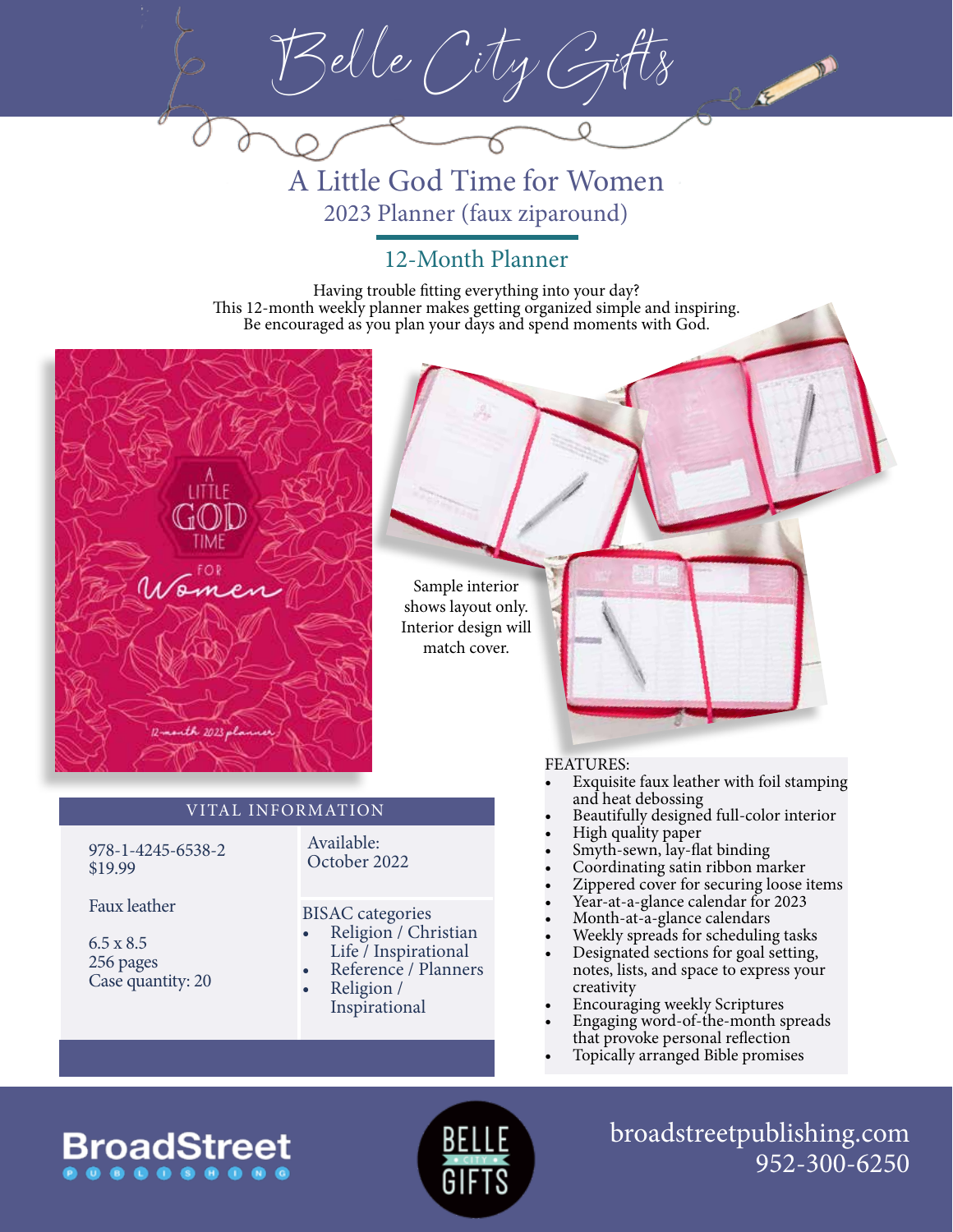Belle City Gifts

All Things Beautiful 2023 Planner (faux ziparound)

Having trouble fitting everything into your day? This 12-month weekly planner makes getting organized simple and inspiring. Be encouraged as you plan your days and spend moments with God.

> Sample interior shows layout only. Interior design will match cover.



### VITAL INFORMATION

978-1-4245-6539-9 \$19.99

Faux leather

6.5 x 8.5 256 pages Case quantity: 20

### Available: October 2022

#### BISAC categories

- Religion / Christian Life / Inspirational
- Reference / Planners • Religion /
- Inspirational

#### FEATURES:

- Exquisite faux leather with foil stamping and heat debossing
- Beautifully designed full-color interior
- High quality paper
- Smyth-sewn, lay-flat binding
- Coordinating satin ribbon marker
- Zippered cover for securing loose items
- Year-at-a-glance calendar for 2023
- Month-at-a-glance calendars
- Weekly spreads for scheduling tasks
- Designated sections for goal setting, notes, lists, and space to express your creativity
- Encouraging weekly Scriptures
- Engaging word-of-the-month spreads that provoke personal reflection
- Topically arranged Bible promises

# **BroadStreet**

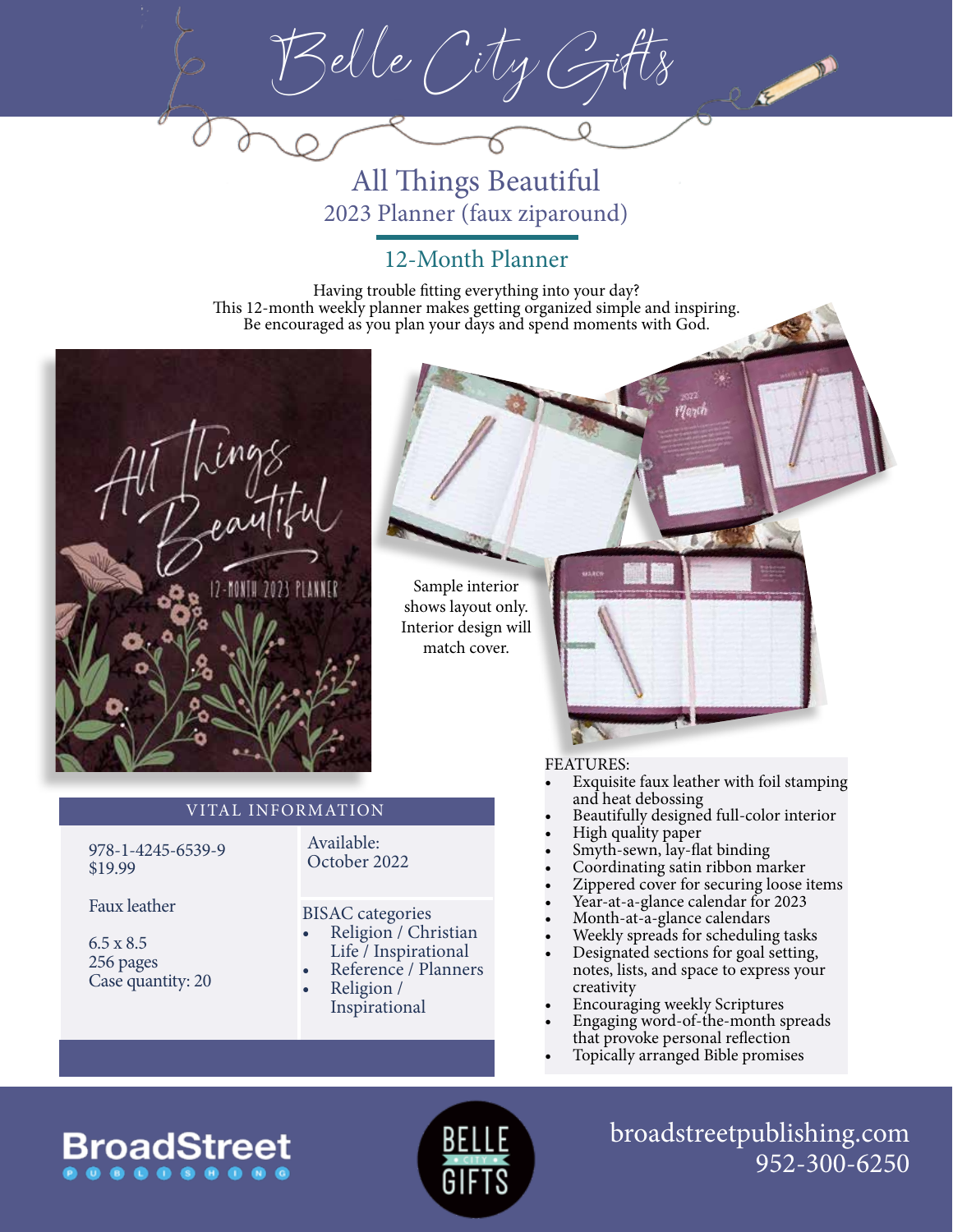Belle City Gifts

Amazing Grace 2023 Planner (faux ziparound)

Having trouble fitting everything into your day? This 12-month weekly planner makes getting organized simple and inspiring. Be encouraged as you plan your days and spend moments with God.



Sample interior shows layout only. Interior design will match cover.

### VITAL INFORMATION

978-1-4245-6540-5 \$19.99

Faux leather

6.5 x 8.5 256 pages Case quantity: 20

# BISAC categories

Available: October 2022

- Religion / Christian Life / Inspirational
- Reference / Planners
- Religion / Inspirational

#### FEATURES:

- Exquisite faux leather with foil stamping and heat debossing
- Beautifully designed full-color interior
- High quality paper
- Smyth-sewn, lay-flat binding
- Coordinating satin ribbon marker
- Zippered cover for securing loose items
- Year-at-a-glance calendar for 2023
- Month-at-a-glance calendars
- Weekly spreads for scheduling tasks
- Designated sections for goal setting, notes, lists, and space to express your creativity
- Encouraging weekly Scriptures
- Engaging word-of-the-month spreads that provoke personal reflection
- Topically arranged Bible promises

# **BroadStreet**

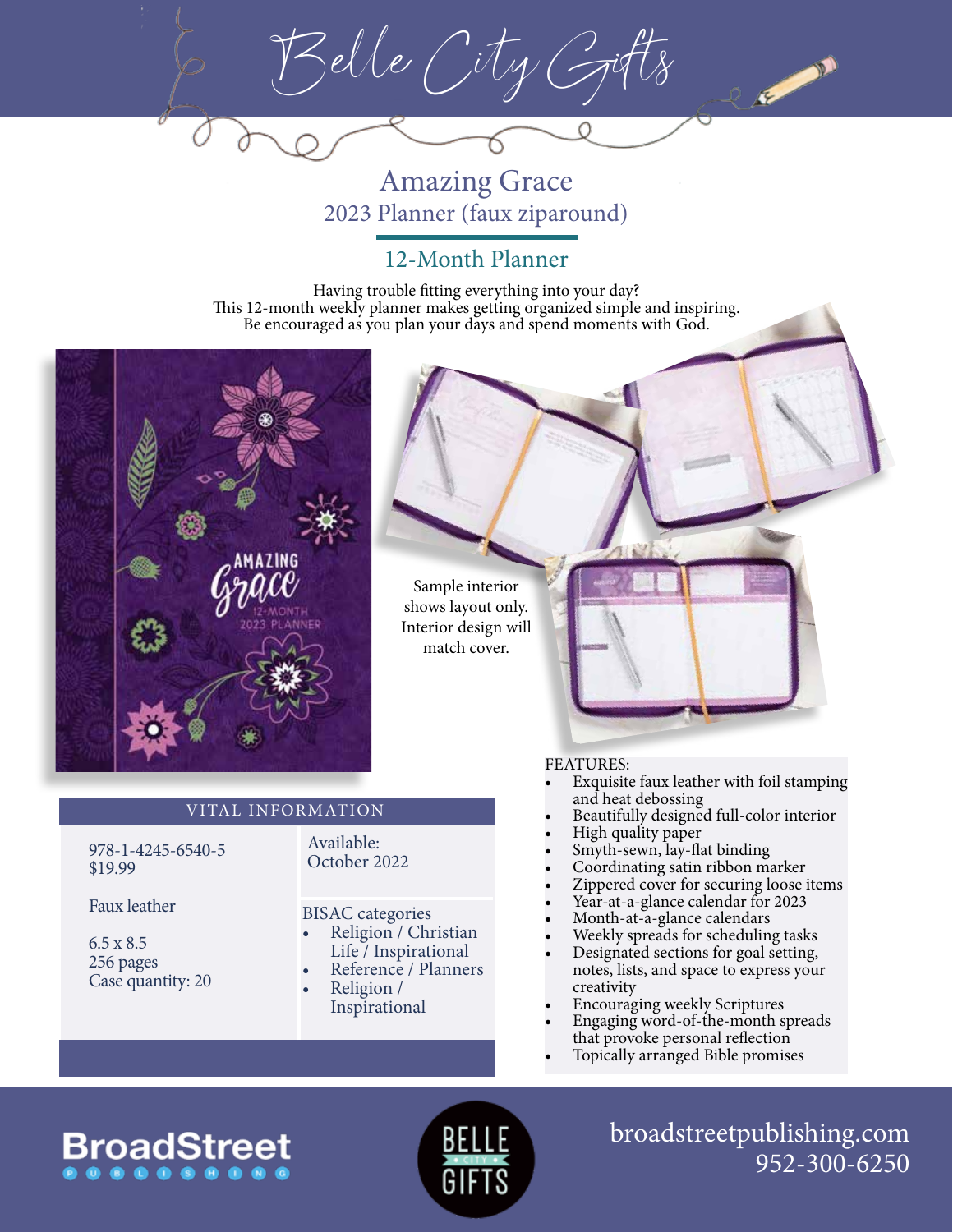Belle City Gifts

Be Still and Know 2023 Planner (faux ziparound)

Having trouble fitting everything into your day? This 12-month weekly planner makes getting organized simple and inspiring. Be encouraged as you plan your days and spend moments with God.

> Sample interior shows layout only. Interior design will match cover.

12-MONTH<br>2023 PLANNER

### VITAL INFORMATION

978-1-4245-6541-2 \$19.99

Faux leather

6.5 x 8.5 256 pages Case quantity: 20

#### BISAC categories

Available: October 2022

- Religion / Christian Life / Inspirational
- Reference / Planners • Religion /

Inspirational

#### FEATURES:

- Exquisite faux leather with foil stamping and heat debossing
- Beautifully designed full-color interior
- High quality paper
- Smyth-sewn, lay-flat binding
- Coordinating satin ribbon marker
- Zippered cover for securing loose items
- Year-at-a-glance calendar for 2023
- Month-at-a-glance calendars
- Weekly spreads for scheduling tasks
- Designated sections for goal setting, notes, lists, and space to express your creativity
- Encouraging weekly Scriptures
- Engaging word-of-the-month spreads that provoke personal reflection
- Topically arranged Bible promises

# **BroadStreet .........**